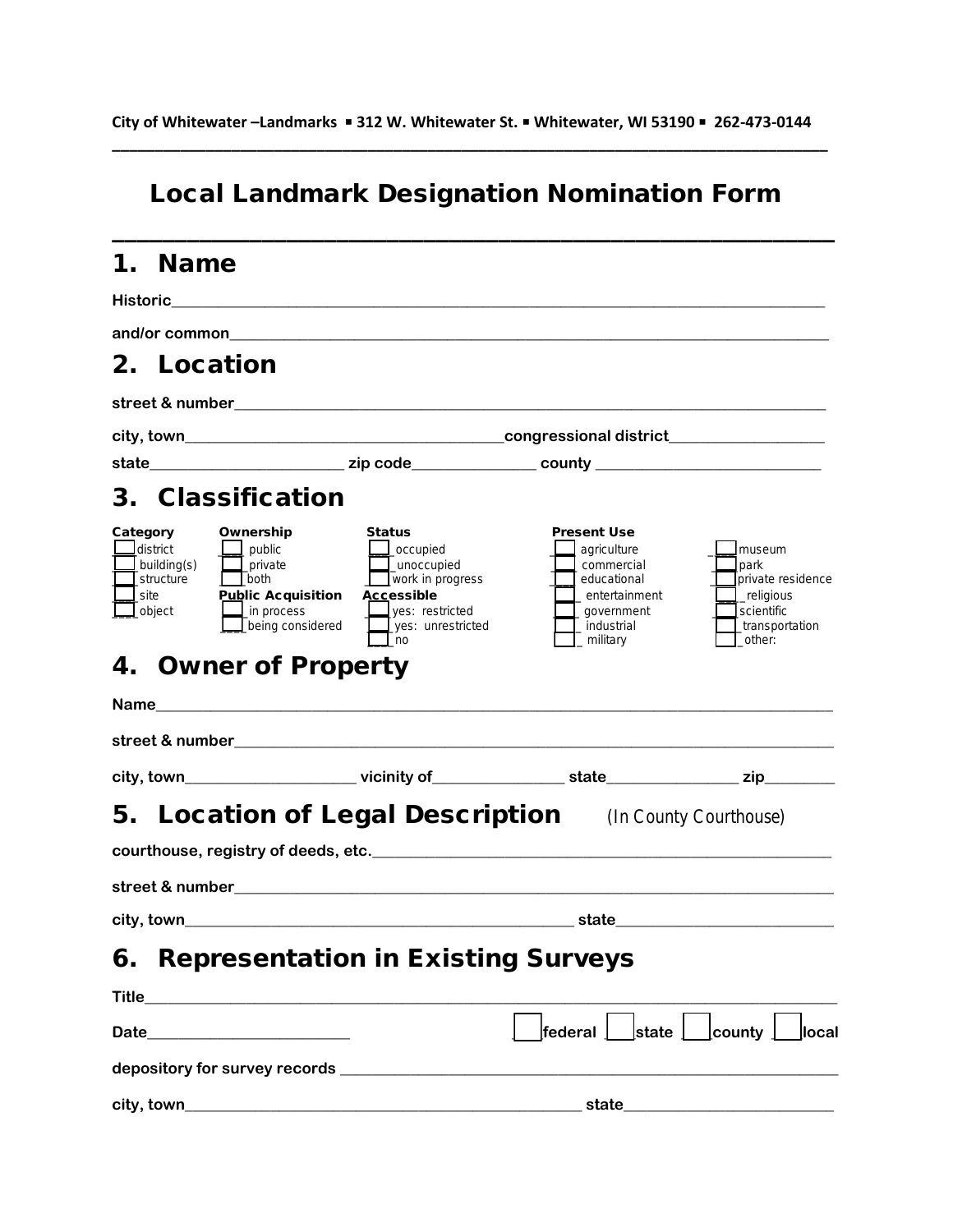#### 7. Description



\_\_\_\_\_\_\_\_\_\_\_\_\_\_\_\_\_\_\_\_\_\_\_\_\_\_\_\_\_\_\_\_\_\_\_\_\_\_\_\_\_\_\_\_\_\_\_\_\_\_\_\_\_\_\_\_\_\_\_\_\_\_\_\_\_\_\_\_\_\_\_\_\_\_\_\_\_\_\_\_\_\_\_\_\_\_\_\_\_\_\_\_\_\_\_\_\_\_\_\_\_\_\_\_\_\_\_\_\_\_\_\_\_\_\_\_\_ \_\_\_\_\_\_\_\_\_\_\_\_\_\_\_\_\_\_\_\_\_\_\_\_\_\_\_\_\_\_\_\_\_\_\_\_\_\_\_\_\_\_\_\_\_\_\_\_\_\_\_\_\_\_\_\_\_\_\_\_\_\_\_\_\_\_\_\_\_\_\_\_\_\_\_\_\_\_\_\_\_\_\_\_\_\_\_\_\_\_\_\_\_\_\_\_\_\_\_\_\_\_\_\_\_\_\_\_\_\_\_\_\_\_\_\_\_ \_\_\_\_\_\_\_\_\_\_\_\_\_\_\_\_\_\_\_\_\_\_\_\_\_\_\_\_\_\_\_\_\_\_\_\_\_\_\_\_\_\_\_\_\_\_\_\_\_\_\_\_\_\_\_\_\_\_\_\_\_\_\_\_\_\_\_\_\_\_\_\_\_\_\_\_\_\_\_\_\_\_\_\_\_\_\_\_\_\_\_\_\_\_\_\_\_\_\_\_\_\_\_\_\_\_\_\_\_\_\_\_\_\_\_\_\_ \_\_\_\_\_\_\_\_\_\_\_\_\_\_\_\_\_\_\_\_\_\_\_\_\_\_\_\_\_\_\_\_\_\_\_\_\_\_\_\_\_\_\_\_\_\_\_\_\_\_\_\_\_\_\_\_\_\_\_\_\_\_\_\_\_\_\_\_\_\_\_\_\_\_\_\_\_\_\_\_\_\_\_\_\_\_\_\_\_\_\_\_\_\_\_\_\_\_\_\_\_\_\_\_\_\_\_\_\_\_\_\_\_\_\_\_\_

 $\Box$  moved (if so, date moved  $\Box$ 

Describe the present and original (if known) physical appearance\_

### 8. Significance (Continue on separate sheets if necessary)

| Period<br>prehistoric<br>1400-1499<br>1500-1599<br>1600-1699<br>1700-1799<br>1800-1899 | Areas of Significance-Check and justify below<br>archeology-prehistoric<br>archeology-historic<br>agriculture<br>architecture<br>art<br>commerce | community planning<br>conservation<br>leconomics<br>education<br>engineering<br>lexploration/settlement | landscape architecture<br>law<br><b>I</b> literature<br>military<br>music<br>philosophy | religion<br><b>Iscience</b><br>sculpture<br>social/<br>humanitarian<br>theater |
|----------------------------------------------------------------------------------------|--------------------------------------------------------------------------------------------------------------------------------------------------|---------------------------------------------------------------------------------------------------------|-----------------------------------------------------------------------------------------|--------------------------------------------------------------------------------|
| 1900-<br>Specific dates                                                                | communications                                                                                                                                   | industry<br>invention<br><b>Builder/Architect</b>                                                       | politics/government                                                                     | transportation<br>_other (specify)                                             |

\_\_\_\_\_\_\_\_\_\_\_\_\_\_\_\_\_\_\_\_\_\_\_\_\_\_\_\_\_\_\_\_\_\_\_\_\_\_\_\_\_\_\_\_\_\_\_\_\_\_\_\_\_\_\_\_\_\_\_\_\_\_\_\_\_\_\_\_\_\_\_\_\_\_\_\_\_\_\_\_\_\_\_\_\_ \_\_\_\_\_\_\_\_\_\_\_\_\_\_\_\_\_\_\_\_\_\_\_\_\_\_\_\_\_\_\_\_\_\_\_\_\_\_\_\_\_\_\_\_\_\_\_\_\_\_\_\_\_\_\_\_\_\_\_\_\_\_\_\_\_\_\_\_\_\_\_\_\_\_\_\_\_\_\_\_\_\_\_\_\_ \_\_\_\_\_\_\_\_\_\_\_\_\_\_\_\_\_\_\_\_\_\_\_\_\_\_\_\_\_\_\_\_\_\_\_\_\_\_\_\_\_\_\_\_\_\_\_\_\_\_\_\_\_\_\_\_\_\_\_\_\_\_\_\_\_\_\_\_\_\_\_\_\_\_\_\_\_\_\_\_\_\_\_\_\_

Statement of Significance (Give specific sources for all statements of fact.)

# 9. Major Bibliographical References

## 10. Geographical Data

| Acreage of nominated property _____________________<br><b>UMT References</b> (Optional)                                                           |                                                                                                                             |  |  |
|---------------------------------------------------------------------------------------------------------------------------------------------------|-----------------------------------------------------------------------------------------------------------------------------|--|--|
| Zone Easting Northing<br>A<br><u> 1990 - Johann Barbara, martxa eta inperiodo eta mondo eta mondo eta mondo eta mondo eta mondo eta mondo eta</u> | Zone Easting<br><b>Northing</b>                                                                                             |  |  |
| $\mathbf{C}$                                                                                                                                      |                                                                                                                             |  |  |
| Е<br><u> 1989 - Johann Harry Harry Harry Harry Harry Harry Harry Harry Harry Harry Harry Harry Harry Harry Harry Harry</u>                        | F.<br><u> 1999 - Johann Harry Harry Harry Harry Harry Harry Harry Harry Harry Harry Harry Harry Harry Harry Harry Harry</u> |  |  |
| G<br><u> 1989 - Johann Stein, skriuwer en fan it ferskearre fan it ferskearre fan it ferskearre fan it ferskearre fan</u>                         | H and the state of the state of the state of the state of the state of the state of the                                     |  |  |
|                                                                                                                                                   | Verbal boundary description and justification __________________________________                                            |  |  |
|                                                                                                                                                   |                                                                                                                             |  |  |